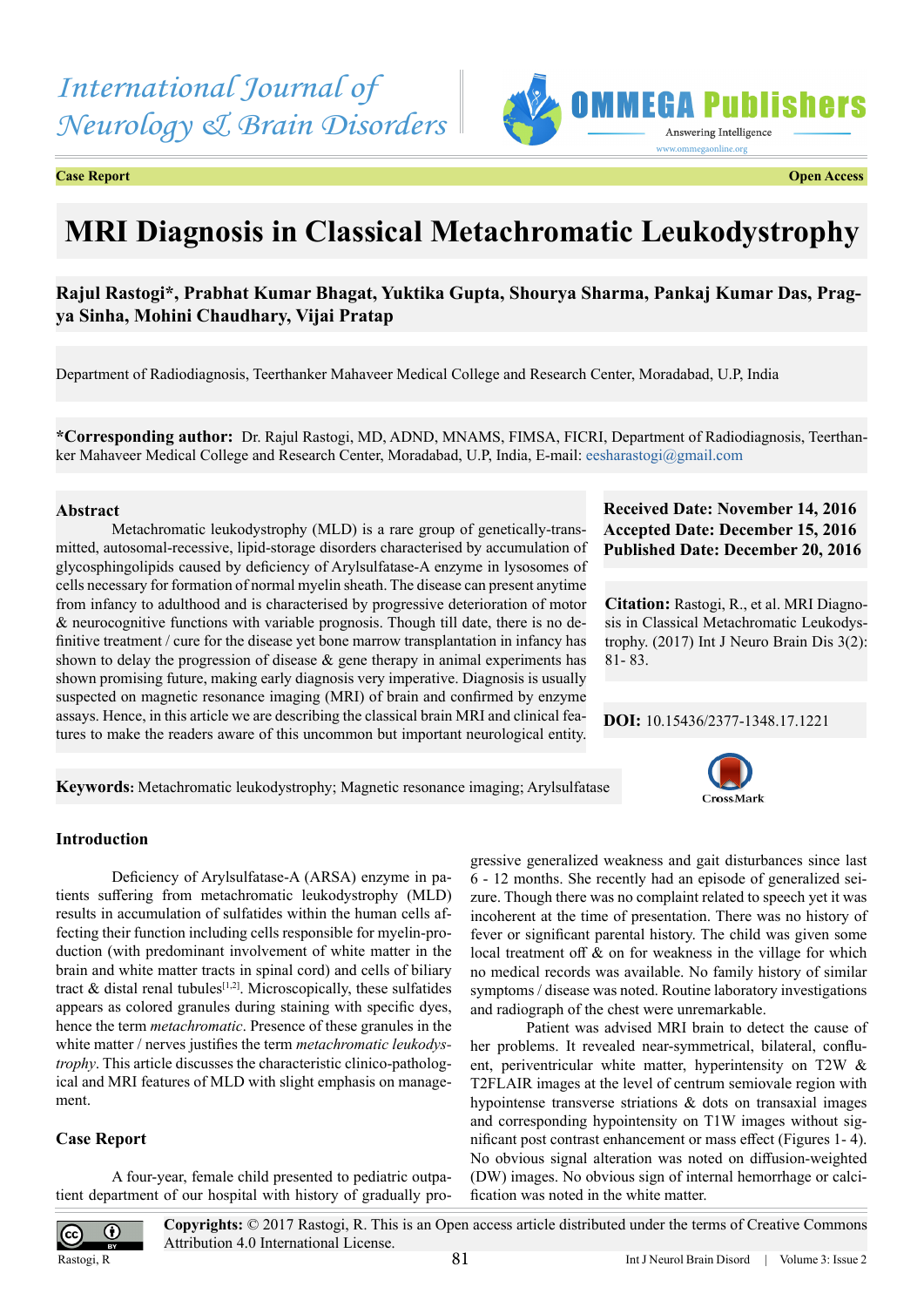Diagnosis in Classical Metachromatic Leukodystrophy





**Figure 1a-b:** Transaxial, T2W MR Brain images at inferior (a) & superior (b) centrum semiovale levels show *tigroid and leopard skin pattern respectively (arrows)* in a case of MLD.



**Figure 2a-b:** Transaxial, T2FLAIR MR Brain images at inferior (a) & superior (b) centrum semiovale levels show t*igroid and leopard skin pattern respectively (arrows)* less conspicuously than figure 1 in the same case.



**Figure 3a-b:** Transaxial, T1W MR Brain images at inferior (a) & superior (b) centrum semiovale levels show hypointensity with indistinct pattern in corresponding areas as in figure 1 (*arrows*) in a same case.

Based on the above findings, the diagnosis of juvenile-form of MLD was considered and the patient blood was sent for ARSA enzyme activity in leukocytes that revealed markedly low levels (60% lower than controls), thus confirming the diagnosis. Patient was then referred to dedicated pediatric neurocen-

tre for further management.



**Figure 4a-b:** Transaxial, postcontrast T1GRE MR Brain images at inferior (a) & superior (b) centrum semiovale levels show conspicuous *tigroid and leopard skin pattern respectively (arrows)* in the same case.

#### **Discussion**

MLD is known by multiple names as *arylsulfatase deficiency, Greenfields' disease, cerebroside sulfatase deficiency disease, sulfatide lipidosis, sulfatidosis, etc*. MLD has a reported occurrence of up to one in 1.7 lakh worldwide with higher incidence in small population subgroup of Israel (Jews & Arabs) and in Navajo Nation<sup>[3]</sup>. MLD occur secondary to mutation in ARSA gene in lysosomes leading to deficiency of ARSA enzyme with consequent accumulation of sulfatides within the cells[\[4\]](#page-2-2). This gene is transmitted in autosomal recessive pattern with carriers being asymptomatic. Some of these patients show mutation in PRAP gene which results in cellular deficiency of protein, *Saposin-B* that works in conjunction with ARSA enzyme. Some individuals with low-ARSA levels (less than 15% of control / normal) do not reveal signs of MLD, hence referred to as *pseudoarylsulfatase deficiency*<sup>[\[5\]](#page-2-3)</sup>. Accumulation of sulfatides in myelin-producing cells results in abnormal myelin-sheath in patients of MLD affecting white matter of brain as well as tracts & nerves of brain & spinal cord, involving cranial as well as peripheral nerves. Hence, these patients often present with pseudobulbar palsies, muscle weakness & neuropathies showing variable progression to seizures, gait disturbances & paralysis before being non-responsive.

## **MLD may present at different ages with variable clinical features as described below:**

*Late-Infantile form (LIF):* represent more than half the cases with loss of speech that has already developed, loss of muscle tone, development of rigidity, gait disturbance and rapid-progression to non-responsiveness or death during childhood mainly due to aspiration or bronchopneumonia and respiratory fail $ure<sup>[1]</sup>$ .

*Juvenile-form (JF):* represents nearly one-third cases presenting in form of behavioral disturbances or poor school performance during childhood to adolescence with slower progression relative to LIF and survival up to third decade of life.